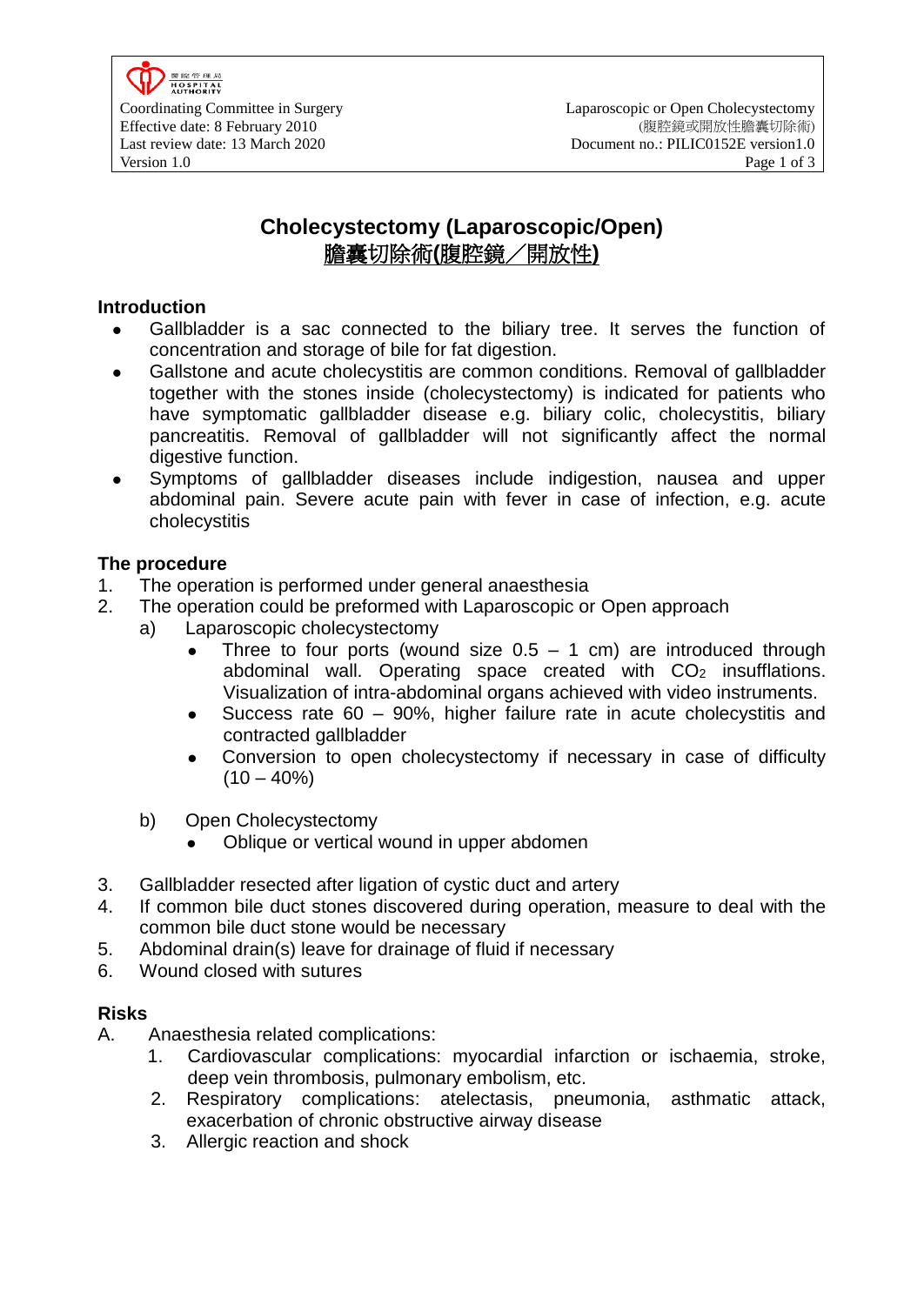置院管理局<br>HOSPITAL<br>AUTHORITY

Coordinating Committee in Surgery Laparoscopic or Open Cholecystectomy (腹腔鏡或開放性膽囊切除術) Effective date: 8 February 2010 Document no.: PILIC0152E version1.0

- B. Procedural related complications: (not all possible complications are listed) Common procedure-related complications:
	- 1. Wound infection (5%)
	- 2. Post cholecystectomy syndrome (30%)

Rare but significant complications:

- 1. Bile duct injury (0.1. 1%) including bile leakage
	- Higher bile duct injury rate in laparoscopic cholecystectomy ( 0.5 1% )
- 2. Laparoscopic technique related complication
	- e.g. bowel perforation and vascular injury (< 0.1%)
- 3. Postoperative intra-abdominal bleeding
	- e.g. slipped cystic artery ligature
- 4. Retained cystic duct stones
- 5. Port site herniation
- 6. Adhesive colic or intestinal obstruction
- 7. Mortality (0.1 1%)

# **Preoperative preparation**

- 1. Procedures could be performed as elective or emergency depends on the indicated condition. e.g. emergency for acute cholecystitis
- 2. Admit 1 day or on the same day for elective cholecystectomy
- 3. Anaesthetic assessment before procedure
- 4. Keep fast 6 to 8 hours before operation
- 5. Change operation room uniform before transferred to operating room
- 6. Urinary catheterization may be required, otherwise empty bladder before surgery
- 7. May need pre-medications and intravenous drip
- 8. Antibiotic prophylaxis or treatment may be required
- 9. Inform your doctors about drug allergy, your regular medications or other medical conditions

# **Postoperative events**

Usually after operation:

- 1. May feel mild throat discomfort or pain because of intubation
- 2. Mild discomfort, pain over abdomen, shoulder or neck are common because of gas insufflations. Inform nurse or doctor if pain is severe.
- 3. Nausea or vomiting are common; inform nurses if severe symptoms occur.
- 4. Inform nurses if more analgesics are required.
- 5. Can mobilize and get out of bed 6 hours after operation if no drain or drip
- 6. Usually go home on the day of operation or 1 to 2 days after the operation for elective laparoscopic cholecystectomy

Wound care:

- 1. Abdominal drain may be placed for removal of dirty fluid, usually removed on day 2 5, depends on the content of fluid drained
- 2. In the first day after operation, patients can have shower with caution (keep wound dressing dry)